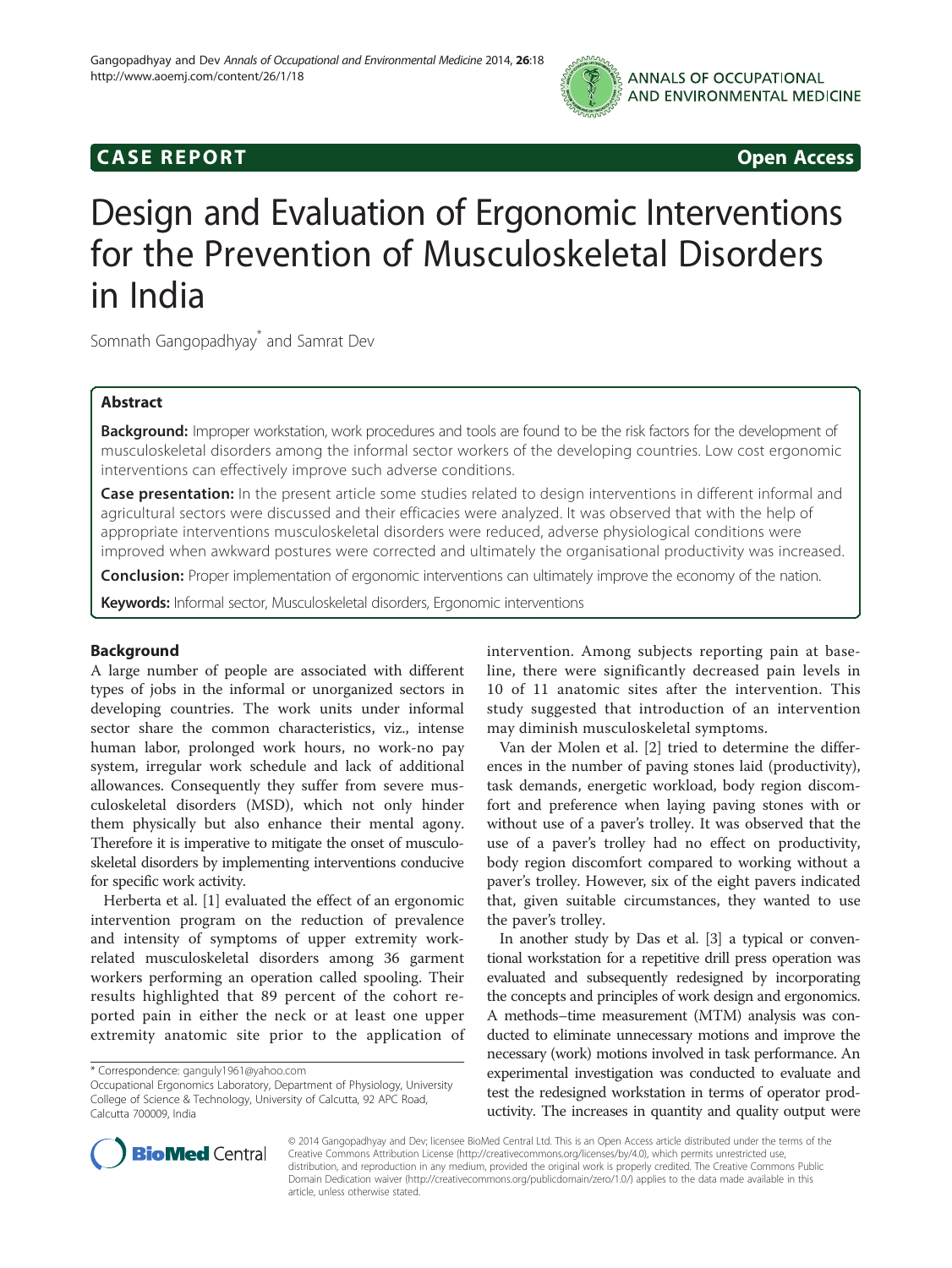22 and 50%, respectively, for the redesigned workstation compared to the typical or conventional workstation. This investigation has demonstrated the beneficial effect of a combined work design and ergonomics approach, especially for the redesign of a workstation.

# Case presentation

# Work related musculo skeletal disorders (WMSDs)

In developing countries nearly 60% of the total working populations are directly involved with different types of jobs in the informal or unorganized sectors. The main reason for this is constant changing economic conditions and easy availability of work forces.

Work related Musculo Skeletal Disorders (WMSDs) are the most prevalent illness among informal sector workers in India. They are the manifestations of the ergonomic hazards and are the leading causes of disability of people during the working years. A majority of these disorders are the results of repeated stress. This may be either due to incorrect design of the equipments used or due to improper design of the workstations. Whatever may be the reason, the net result is the onset of WMSDs.

# Ergonomic interventions

Ergonomic interventions are commonly classified as engineering, administrative or behavioural (or personal). Engineering interventions are engineered or physical manipulations of hazards or routes of exposure to physical hazards. Administrative interventions concentrate on changing the duties or the design of the job such as the introduction of job rotation, enlargement, work cells, or policies. Behavioral interventions focus on the individual worker's behaviors or capacity. A behavioural (or personal) intervention may focus on increasing fitness or strength, on stress reduction workshops, on improving work methods. Requiring the use of personal protective equipment is a further option and is commonly used in safety and industrial hygiene.

The work-related portion of the injuries and resulting disability is potentially preventable and it is important to identify interventions for reducing work-related musculoskeletal disorders (WMSD).

# Efficacy, effectiveness and cost-effectiveness of implemented interventions

There are many possible outcomes by which ergonomic interventions may be evaluated. Classically these range from efficacy determined under ideal conditions on selected groups in a laboratory or field setting, through effectiveness measured under field conditions on larger groups, to costeffectiveness or cost-benefit studies.

In the present article, six different sectors were identified. Published and unpublished works of one of two

present authors and published works of other Indian researchers on these six different sectors were presented and the efficacy of interventions were analyzed mainly on the basis of productivity and wellness of the physiological conditions of workers (Table [1\)](#page-2-0). On the basis of the response, a strategic plan was drawn on the implementation of interventions for the prevention of WMSDs among these groups of workers. A post intervention study was formulated to find out the effect of the implemented interventions.

# Case study I

# Implementation of the ergonomic interventions at sand core sector

In a developing country the improvement of work procedure in any unit can be effectively carried out by means of low cost modifications of existing work process and work station design. This has been successfully performed by Gangopadhyay et al. [\[4](#page-5-0)] among the sand core workers.

The sand core making process is a manual job where the workers most often work in awkward postures and suffer from various musculoskeletal disorders primarily affecting the low back region. The existing processes of core making involved some unnecessary steps, which reduces the work rate and increase ineffective time. The modified process involved elimination of these steps and thus reorganize work and enhance productivity.

In the sand core making process, workers had to bring the mixed sand from a long distance repeatedly.

A new workstation was designed and implemented where an additional storage site for storing mixed sand was selected near the chemical core making area (Figure [1\)](#page-3-0).

From the modified method study and by designing a new workstation, the total time spent for one core making reduced by 56 seconds from 237 seconds to 181 seconds. As the workers made 50 cores/day, the total time saved was 2800 seconds. Since each core making process took 181 seconds, additional 15 cores could be prepared in a day, with an overall increase in productivity of 30%.

# Case study II

# Implementation of the ergonomic interventions at gold smith sector

Another study involved works on goldsmiths where muscle fatigue and respiratory stress were assessed [\[5](#page-5-0)]. A large number of goldsmiths complained of respiratory symptoms in this industry. One of the main activities of the goldsmiths is blowing pipe to heat the gold beads. This continuous blowing out of air from lung produces some pulmonary discomfort. This work habit also increases the fatigue of facial muscles (buccinator, orbicularis oris) at the end of the day.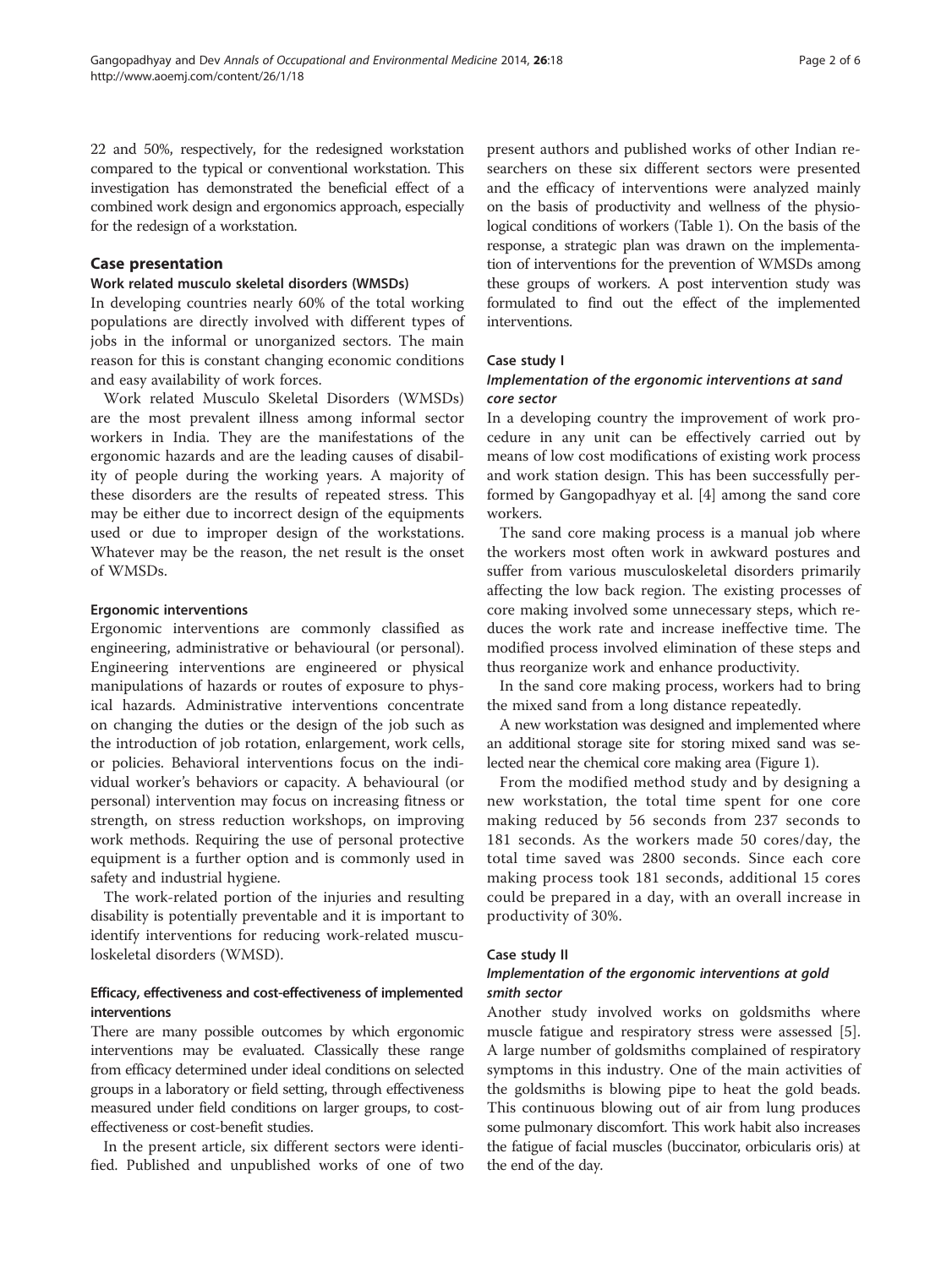| <b>Before intervention</b> |                          |            |    |             |              |              |                                   | After intervention |                          |              |              |              |              |              |                                            |
|----------------------------|--------------------------|------------|----|-------------|--------------|--------------|-----------------------------------|--------------------|--------------------------|--------------|--------------|--------------|--------------|--------------|--------------------------------------------|
| MSD                        | Physiological parameters |            |    |             |              |              | Implication<br>of                 | <b>MSD</b>         | Physiological parameters |              |              |              |              |              | <b>Evaluation of intervention</b>          |
|                            | HR                       | <b>PHR</b> | EE | <b>TCCW</b> | <b>PCW</b>   | <b>REP</b>   | intervention                      | <b>HR</b>          | <b>PHR</b>               | EE           | <b>TCCW</b>  | <b>PCW</b>   | <b>REP</b>   |              |                                            |
|                            |                          |            |    |             |              |              | ✓                                 |                    |                          |              |              |              |              |              | $\checkmark$ with increase in productivity |
|                            |                          |            |    |             |              |              | ✓                                 | ✓                  | √                        |              |              |              |              |              | ✓                                          |
| ✓                          |                          |            |    |             |              |              | √                                 | √                  |                          |              |              |              |              |              | $\checkmark$ with increase in productivity |
|                            |                          |            |    |             |              |              |                                   |                    |                          |              |              |              |              |              |                                            |
|                            |                          |            |    | $\sqrt{ }$  | $\checkmark$ | $\checkmark$ | $\overline{\phantom{a}}$          | $\checkmark$       | $\checkmark$             | $\checkmark$ | $\checkmark$ | $\checkmark$ | $\checkmark$ | $\checkmark$ | √                                          |
|                            |                          |            |    |             |              |              | J J J J J J J J J J J J J J J J J |                    |                          |              |              |              |              |              |                                            |

# <span id="page-2-0"></span>Table <sup>1</sup> Summary of six studies done in five different sectors

Gangopadhyay et.al [[4\]](#page-5-0) Sand

Ghosh and Gangopadhyay

Bhattacharyya and Chakrabarti,

Gangopadhyay and Chaudhury.  $\checkmark$ Ergonomic modification of handle of hand saw used by the Indian carpenters (unpublished) Furniture Manufacturing

Core Making

[\[5\]](#page-5-0) Jewellary

[\[6\]](#page-5-0) Agriculture

Kishtwaria and Rana, [\[7\]](#page-5-0) Agriculture

HR: Heart Rate; PHR: Peak Heart Rate; EE: Energy Expenditure; TCCW: Total Cost of Cardiac Work; PCW: Physiological Cost of Work; REP: Rating scale of Perceived Exertion.

Chaturvedi et.al [\[8\]](#page-5-0) Agriculture ✓ ✓✓ ✓

Authors and sectors **Before intervention Before** intervention **After intervention**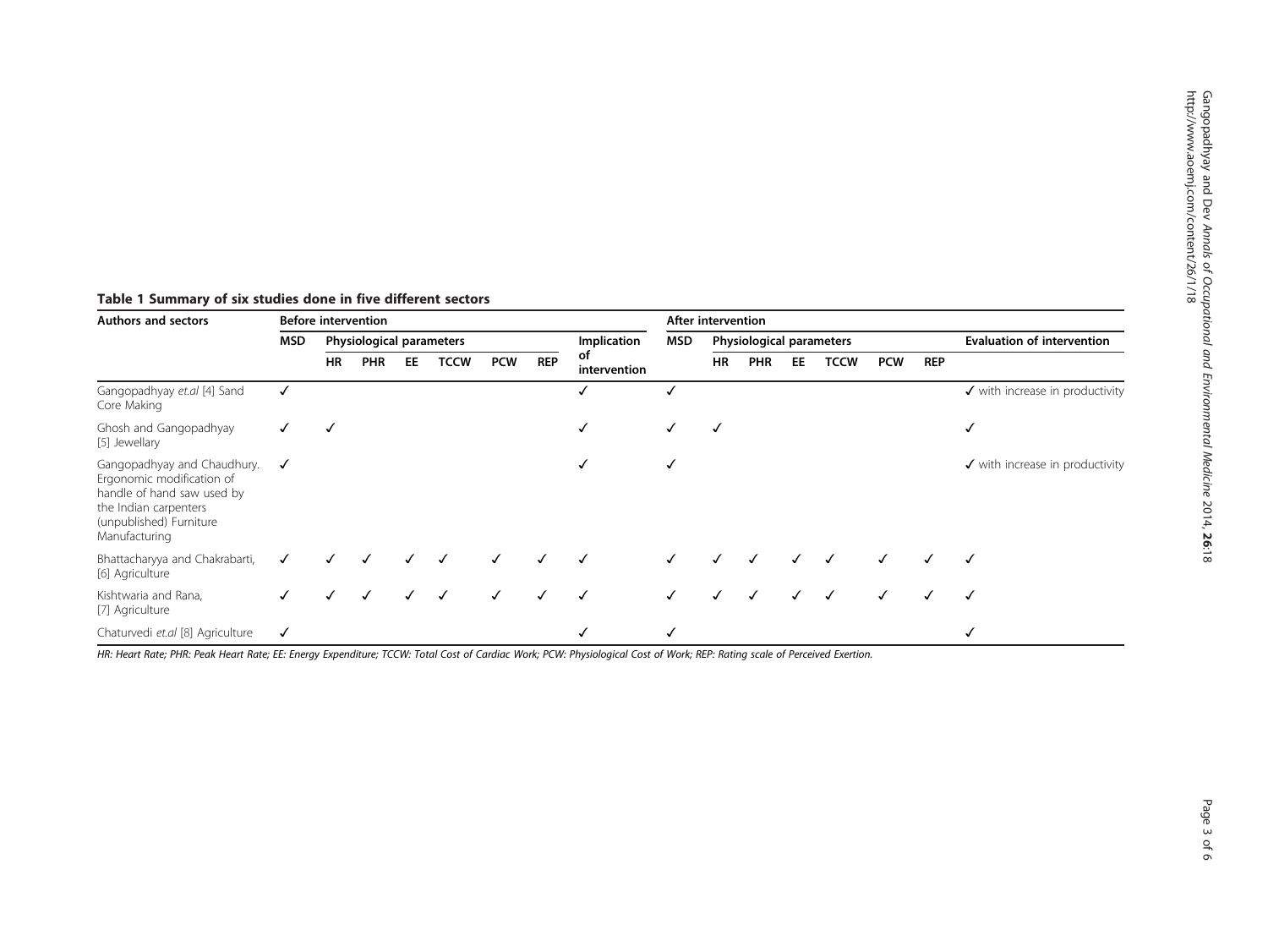Three different types of hand air pipes were designed (Figure 2).

Finally one type of hand air pipes was selected on the basis of subjects' preferences. It was observed that the use of mechanical hand air pipe can reduce the physical stress on goldsmiths. After work with mechanical hand pipe, physical stress as heart beats of the goldsmiths were significantly reduced (77.13 beats/min) than after work heart beats (82.04 beats/min) with blow pipe.

#### Case study III

# Implementation of the ergonomic interventions at carpentry sector

Hand tools should be designed according to the preference on the basis of comforts of the users. Tools should be shaped to avoid wrist deviations, allowing the hand and fore arm to remain in linear condition during forceful grip. On this concept nine different handles of handsaws were designed.



<span id="page-3-0"></span>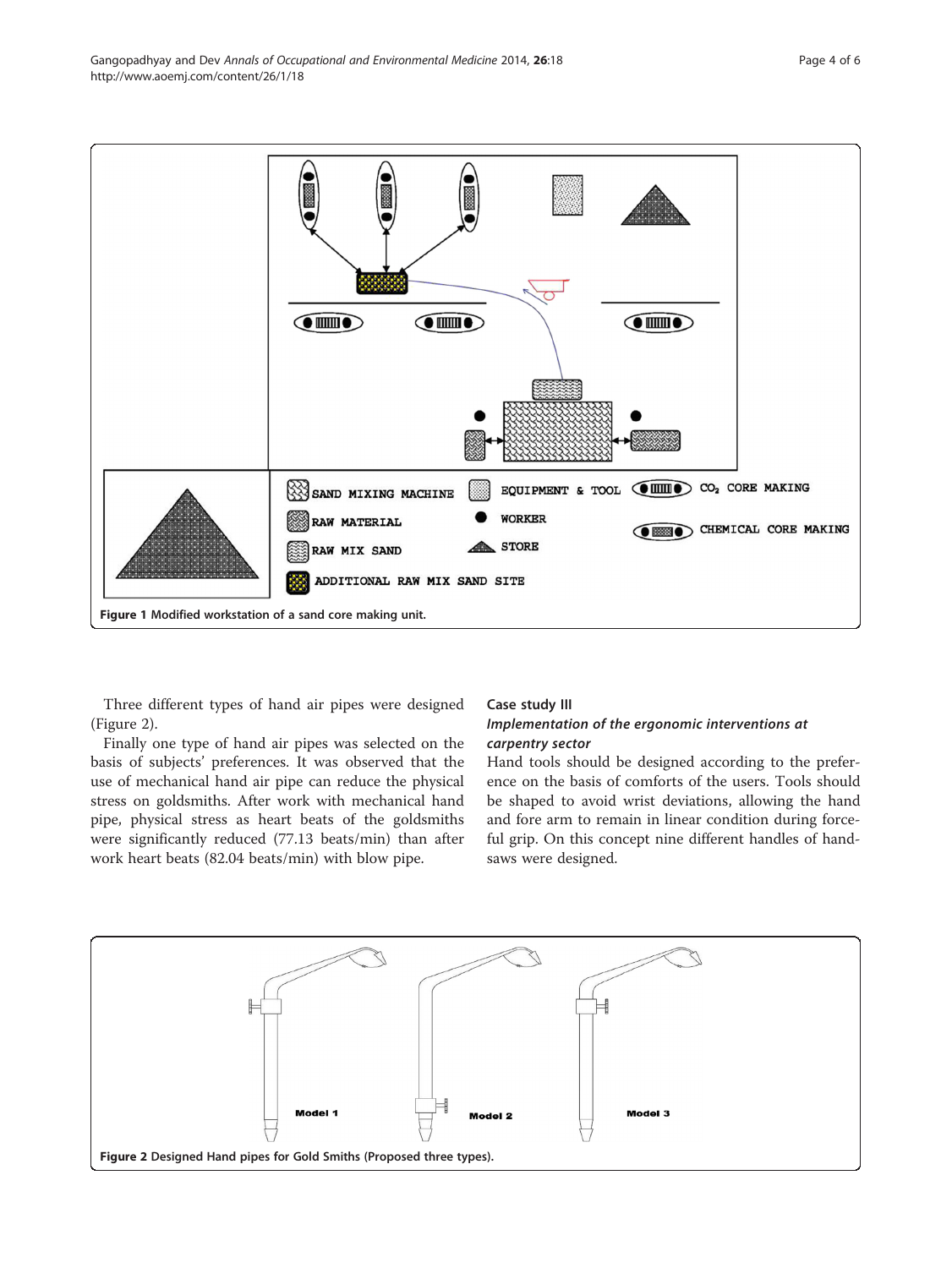

Among these saws, handle of M7 was pistol handle shaped which helps in avoiding wrist deviations and can reduce the fatigue of hand muscles (Figure 3). This handle also has a guard to protect fingers to come in contact with the saw blade.

M7 could improve the carpenter's health and reduce injury during work, which could be treated as the increment of productivity, safety and health of carpenters.

#### Case study IV

# Implementation of the ergonomic interventions at agriculture (Tea planting) sector

The Tea Industry is one of the largest employers of women nearly 51% of the total workforce in Assam. Many of the activities, especially the plucking activity performed by the workers demand a high level of physical effort because of repetitiveness and static awkward posture, leading to early fatigue and work related musculoskeletal problems.

To improve the situation and to reduce the work related discomfort an ergonomically light weighted and high capacity basket was introduced [\[6\]](#page-5-0), which was based on the relevant anthropometric measurements and the basket as such fits the back of the workers so that it does not shift its position.

By using existing basket workers reported musculoskeletal problems at different parts of the body. But after the use of modified basket a significant reduction in discomfort at different body parts was observed.

Average working and peak heart rate of workers was found to be 96.26 beats/min and 100.6 beats/min respectively while plucking with improved cane basket, while both were found to be increased to 99.37 beats/min and 106.9 beats/min while using the existing bamboo basket. In case of average and peak energy expenditure with improved basket was 7.07 kJ/min and 6.57 kJ/min, both were found to be increased to 8.27 kJ/min and 7.27 kJ/min while using existing bamboo basket. Similarly physiological cost of work (PCW) was also increased to 22.58-beats/min with existing basket in comparison to improved cane basket, which resulted to 21.74 beats/min.

#### Case study V

# Implementation of the ergonomic interventions at agricultural sector during weeding activity

This study was carried out on hill farm, where women are mainly associated with weeding activities with the help of traditional tools. The study was undertaken to ascertain the health status and ergonomic cost of weeding with existing and improved technology. The existing tools were improved as per anthropometric data and physical fitness levels of hill women. Three weeding tools were improved and introduced after modification viz. weeders, kutla and small hoe. These tools were made light in weight to ease the operation with suitable length, sharp inner edges and convenient handles [[7](#page-5-0)].

The comparative assessment between uses of traditional vs. improved tools in both the states showed better results in terms of heart rate values. The findings of ergonomic assessment for the traditional and improved tools under the study showed that heart rate values (93 beats/min and 103 beats/min) were more than acceptable limits while they were weeding with the traditional tools.

# Case study VI

# Implementation of the ergonomic interventions at agricultural sector during activities with power tiller

This agriculture study highlighted the problems of workers who used the power tiller for different activities in the farm field [\[8](#page-5-0)]. The high level of vibration from the power tiller was transmitted from the handle to hands, arms and shoulders caused early fatigue to the operator. Three materials were used for intervention development to reduce vibration magnitude. They were polyurethane, rubber and combination of polyurethane and rubber. It was found that the maximum vibration reductions were achieved with the rubber in all three operational conditions.

It was observed that the working heart rate was higher for rota-tilling than the tilling with cultivator and transportation. The maximum value of working heart rate for rota-tilling was 141.15 beats/min without interventions. With the help of interventions the working heart rate reduced to 131.56 beats/min, which is a significant reduction. With the application of interventions the Body Parts Discomfort Scale (BPDS) also reduced for each operating condition mainly observed in transportation activity by reduction of BPDS from 36.06 to 22.27 with the application of interventions, indicating that vibrations are major contributing factor for the discomfort score.

# Conclusion

It is concluded from the evaluations of results of six different studies that workers in the unorganized and agricultural